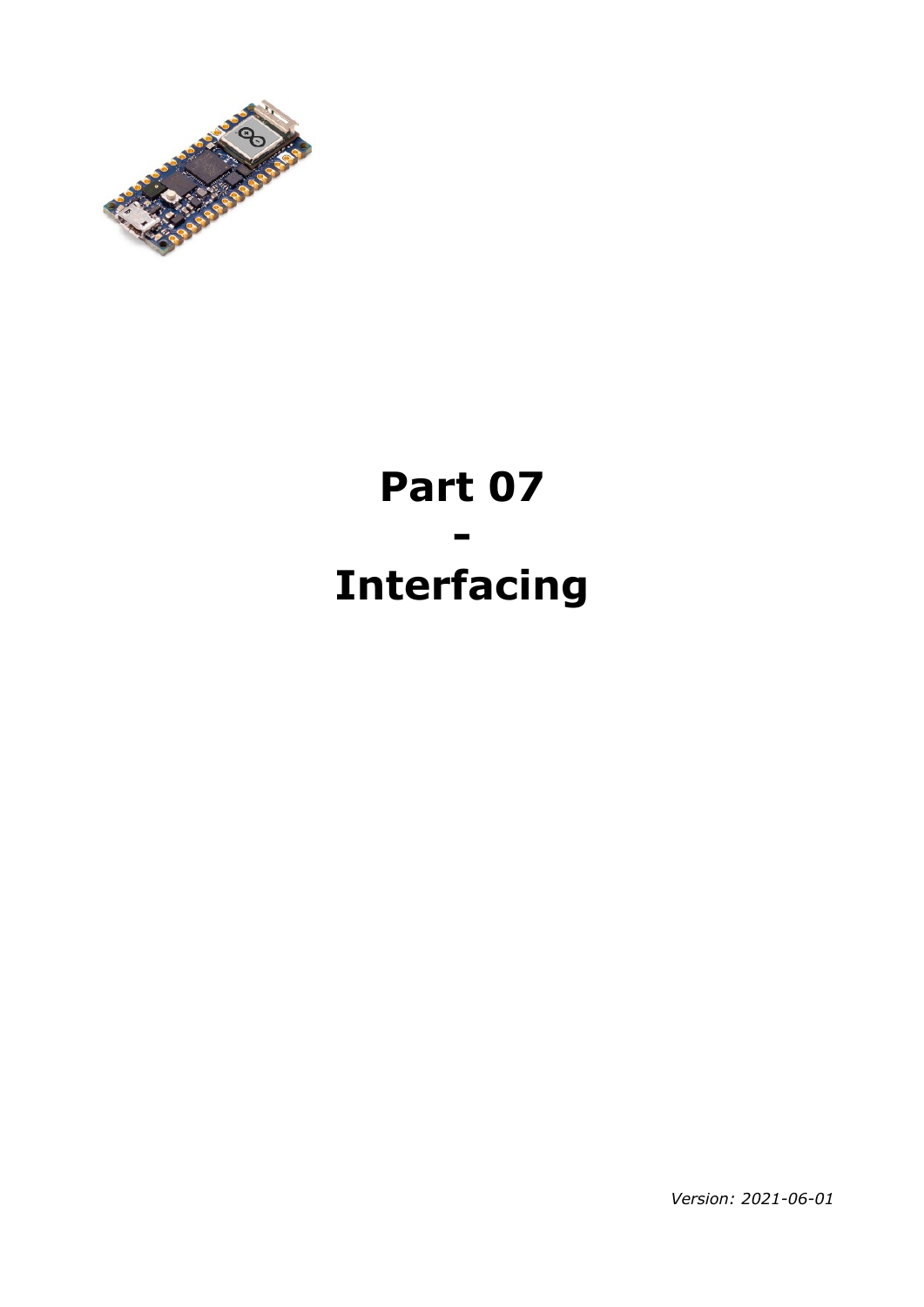#### **Interfacing with Nano RP2040 Connect**

The equivalent circuit of a GPIO pin from the Nano RP2040 Connect looks similar to those of the Raspberry Pi/Pico



You should keep the following limitations in mind when using the GPIO pins

- These are 3.3 volt logic pins. A voltage near 3.3 V is interpreted as a logic one while a voltage near zero volts is a logic zero. A GPIO pin should never be connected to a voltage source greater than 3.3V or less than 0V, as prompt damage to the chip may occur as the input pin substrate diodes conduct. There may be times when you may need to connect them to out-of-range voltages – in those cases the input pin current must be limited by an external resistor to a value that prevents harm to the chip. I recommend that you never source or sink more than 0.5 mA into an input pin.
- To prevent excessive power dissipation in the chip, you should not source/sink more current out of the pin than its programmed limit. So, if you have set the current capability to 2 mA, do not draw more than 2 mA from the pin.
- Never demand that any output pin source or sink more than 12 mA.
- Current sourced by the outputs is drawn from the 3.3 V supply, which can supply only 50 mA maximum. Consequently, the maximum you can source from all the GPIO outputs simultaneously is less than 50 mA. You may be able to draw transient currents beyond that limit as they are drawn from the bypass capacitors on the 3.3 V rail, but don't push the envelope!
- Do not drive capacitive loads. Do not place a capacitive load directly across the pin. Limit current into any capacitive load to a maximum transient current of 16 mA. For example, if you use a low pass filter on an output pin, you must provide a series resistance of at least 3.3V/12mA = 280 Ω.

In order to interface with the outside world like sensor modules, relays etc, you will need some circuitery to adapt the voltage and current levels from or to the outside towards the Pi. There are frequently called 'levelshifters'. A level shifter will change the voltage level according to the circuits' power lines. E.g. the level shifter will change between 3.3v and 5v.

They can be unidirectional, but also bidirectional. I'll list some of the most important interface circuits here.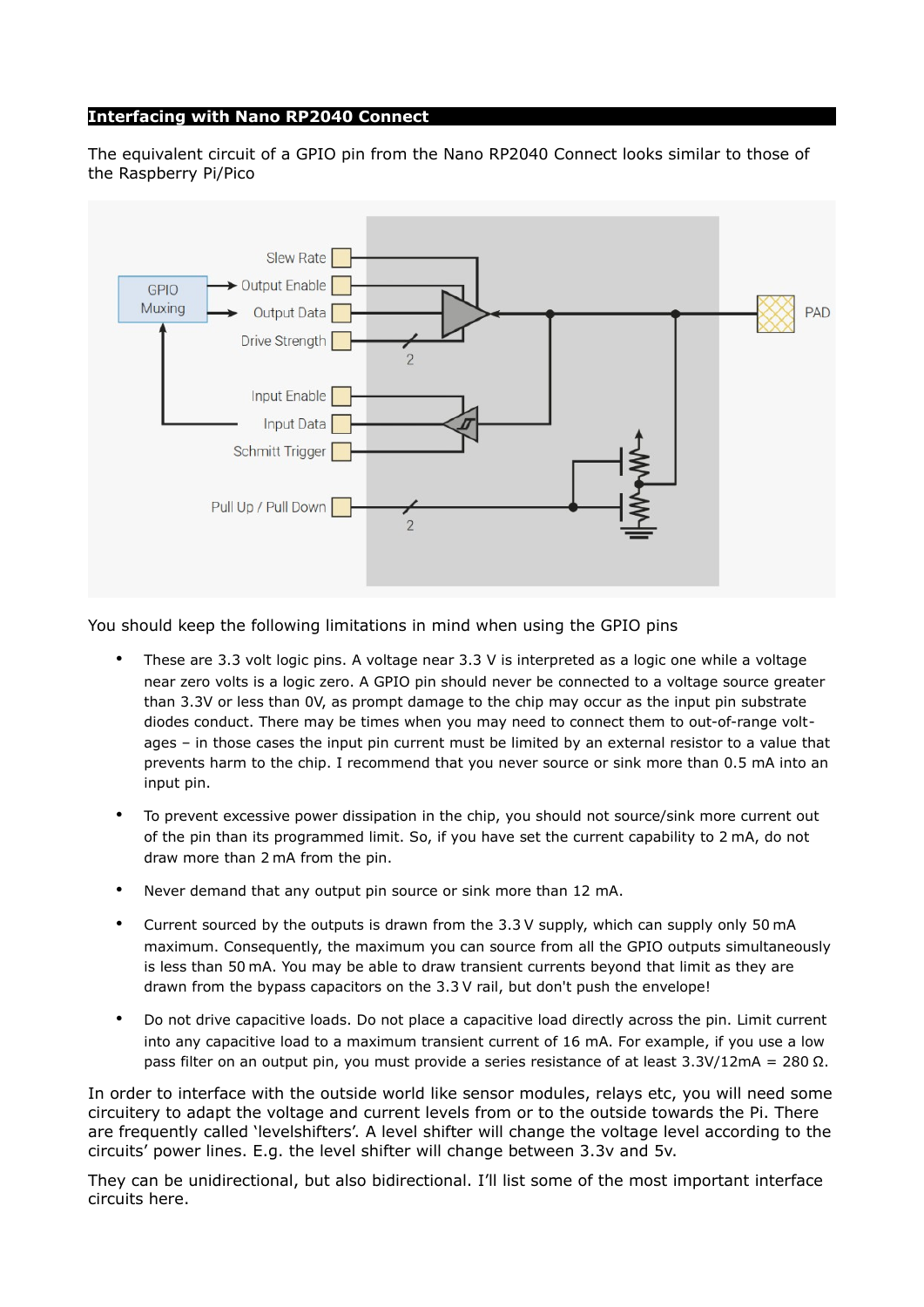## **Unidirectional levelshifters but inverting the logic !!!**

Input voltage provide by input device. Eg: when the outside sensor provides a high level of eg: 10V in the IN, the GPIO pin will see a LOW-level. *Note:* make sure to use internal GPIO pull-up circuit.



Input voltage provided by levelshifting circuit. Eg: sensor has an open collector or relay output. When the outside sensor pulls the IN line down, the GPIO pin will see a HIHG-level. *Note:* make sure to use internal GPIO pull-up circuit.

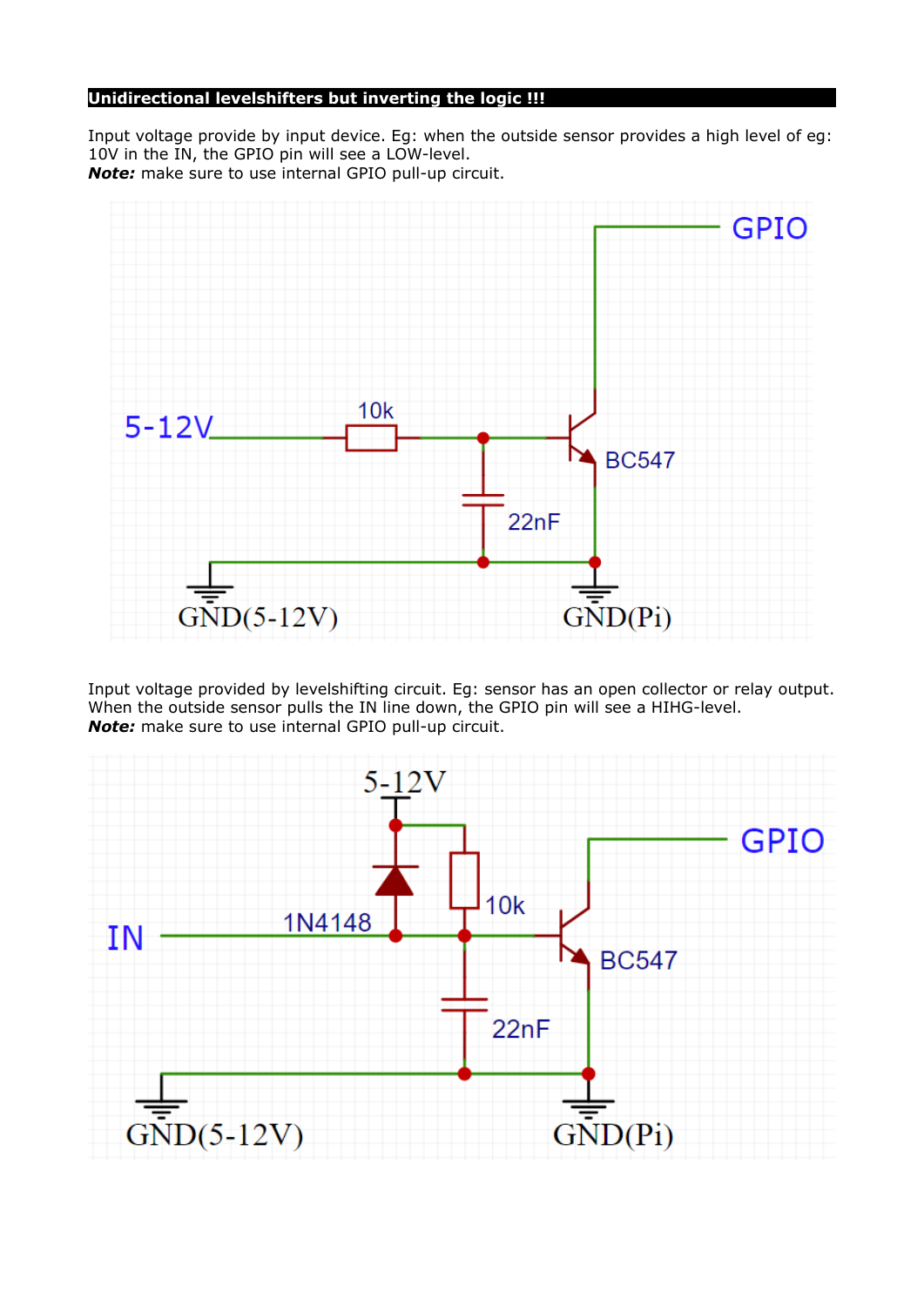When the GPIO is set to HIGH, the LOAD will be powered.

*Note:* make sure to use internal GPIO pull-up circuit. This circuit can handle up to 100mA. Using another transitors like a darlington eg. TIP132, more current can be handled.



Instead of using classic transistors, you can use MOSFETs as well.

Using MOSFET 2N7000 will allow you to drive up Vcc to 60V and 100mA (@ Vgs = 3.3V) while using a IRLZ34N will even boost the current to 10A (@ Vgs = 3.3V)

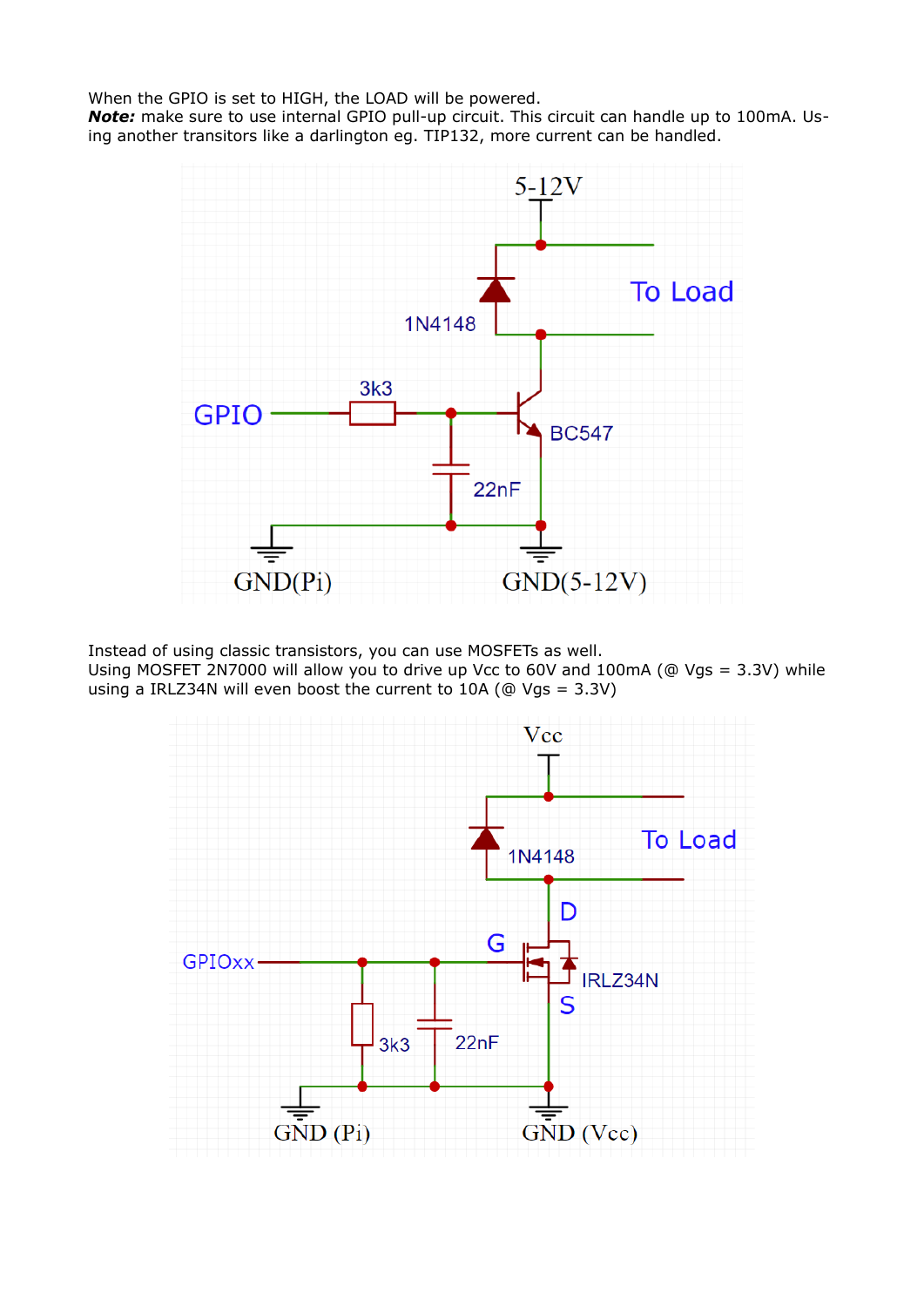If you need several GPIO pins to be interfaced, you might consider using an IC instead of discrete components

Eg: the ULN2003 has 7 of these drivers onboard capable of driving 50 V and 500mA per driver.



#### *Some additional information:*

- The 22nF capacitor is used to suppress all high frequenty signals that might disturb the circuit. Hence also using the GPIO internal pull-up resistor is used for the sam e reason however is much more effective for low frequency signals eg: 50 or 60Hz from the electrical net.
- The 1N4148 multipurpose diode is used as a 'fly-back'-suppressor when inductive loads are used, 'killing' the reverse voltage when switching off inductive devices like relays.
- All resistors are 1/4W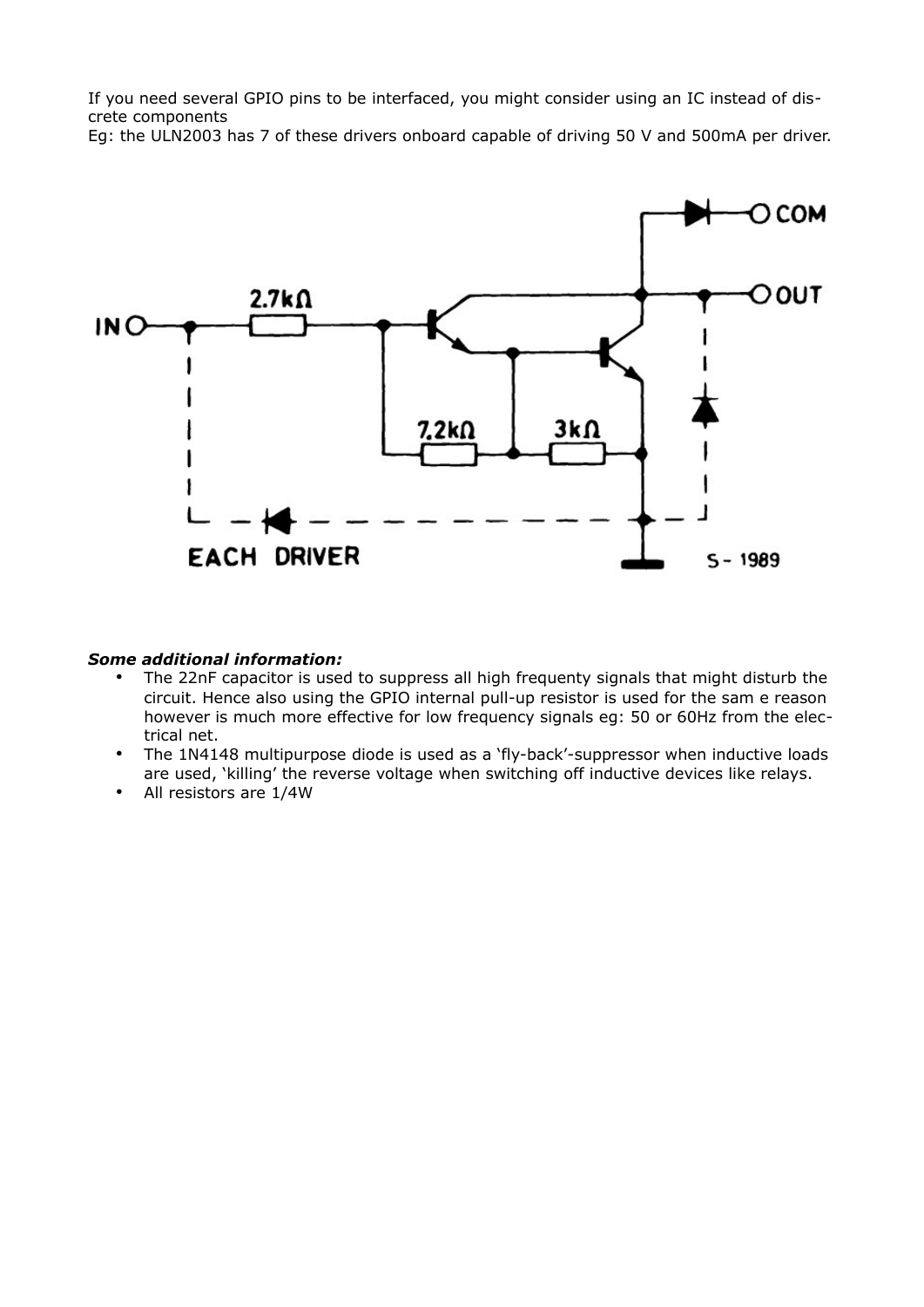## **Unidirectional levelshifters**

Here you see an input and an output circuit which does not inverted the logic. A HIGH in is a HIGH out.

*Note:* make sure to use internal GPIO pull-up circuit. This circuit can handle up to 100mA. Using another transitor for Q3 like a darlington eg TIP132, more current can be handled.

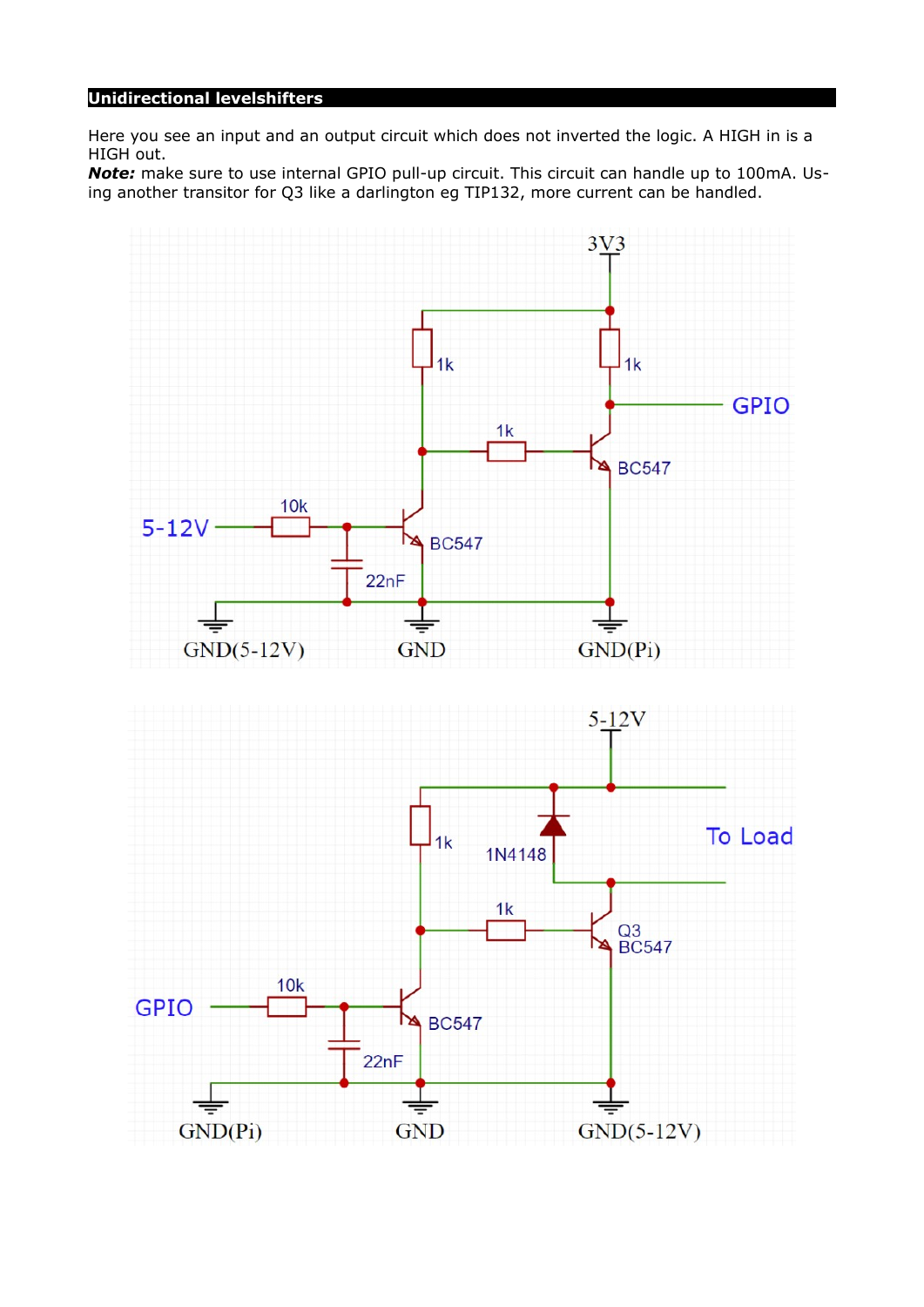### **Bidirectional level shifter**

For sensor circuit modules 5V is the most common voltage. So the interfaces used like I2C, SPI and serial are mostlikey 5V driven/levelled. Also USB is still a 5V protocol. These protocols are often bidirectional. The solution to stepping down and stepping up a voltage is to use a bi-directional level shifter. It's a very simple set up that uses a MOSFET and two resistors. The schematic is below.



Note that the Gate is always connected to the LOWER voltage. Any devices that share a signal line but are on two different voltages can use this set up. The level shifter shown above is adapted for I2C devices working on different voltages. The resistors would then take the values of the corresponding pull-up resistor for the I2C line, usually 4.7K on the 5v side and 3.3K on the 3.3v side. This will provide a suitable current of 1mA. Be careful here, don't have two sets of pull-up resistors on the same line, if you already have them installed somewhere else then don't include them again.

10K resistors on either side work well with serial data.

Again, if several GPIO ports need to be adjusted, consider using an IC or modules instead of discrete components.

Eg: Texas Instruments TXB0108PWR or Adafruit 8-channel Bi-directional Logic Level Converter, Adafruit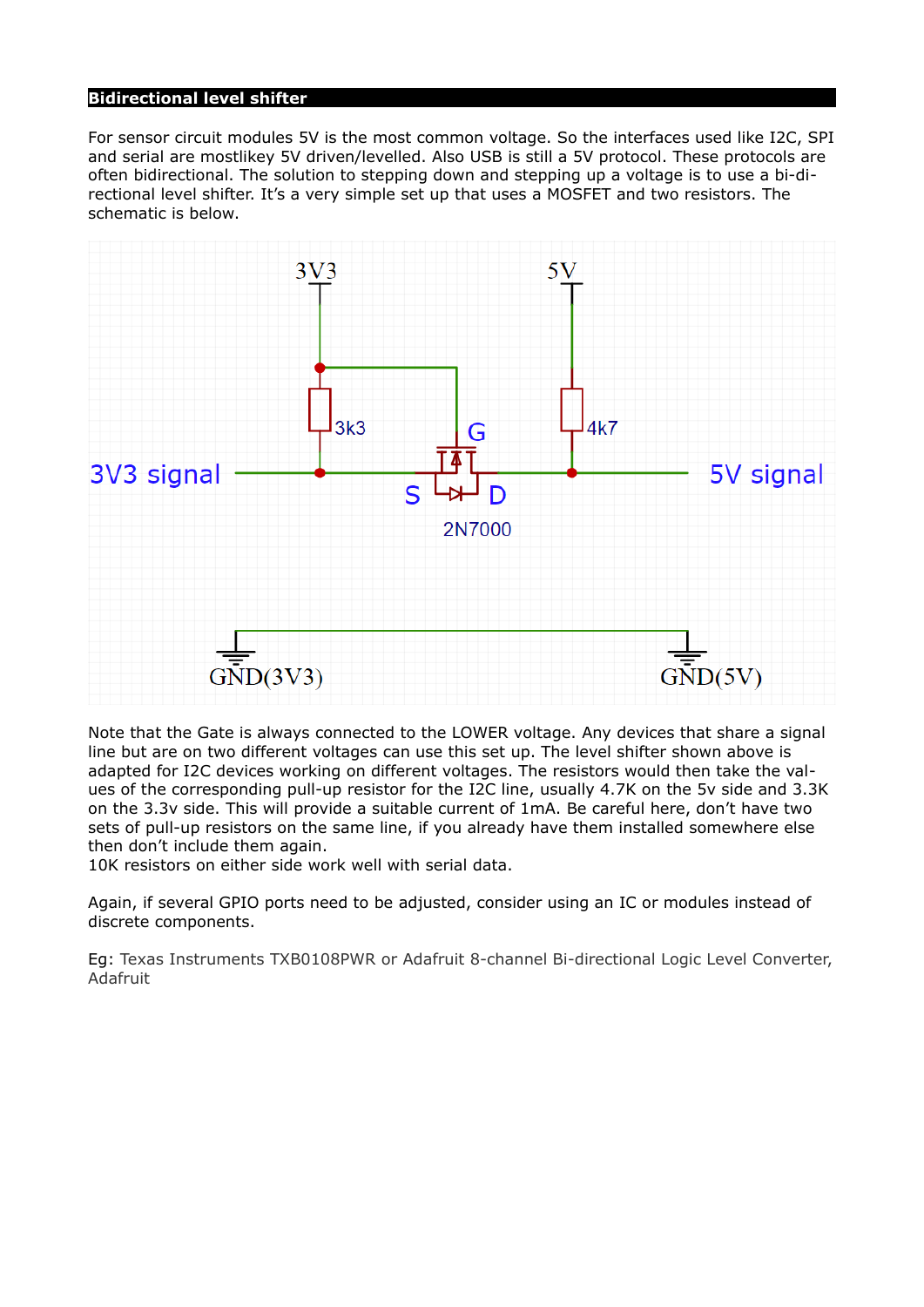TO-92 Package

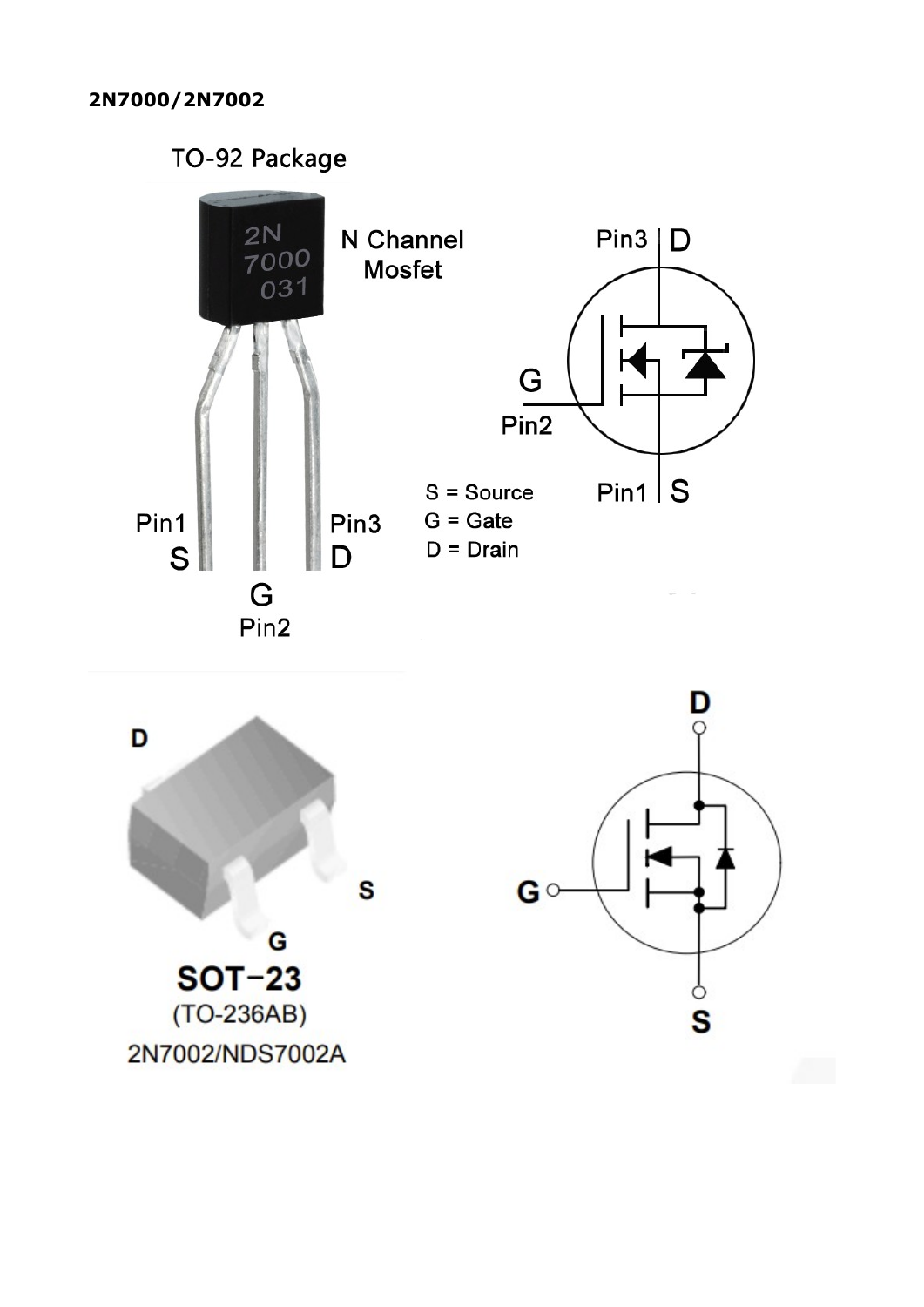



N-Channel MOSFET